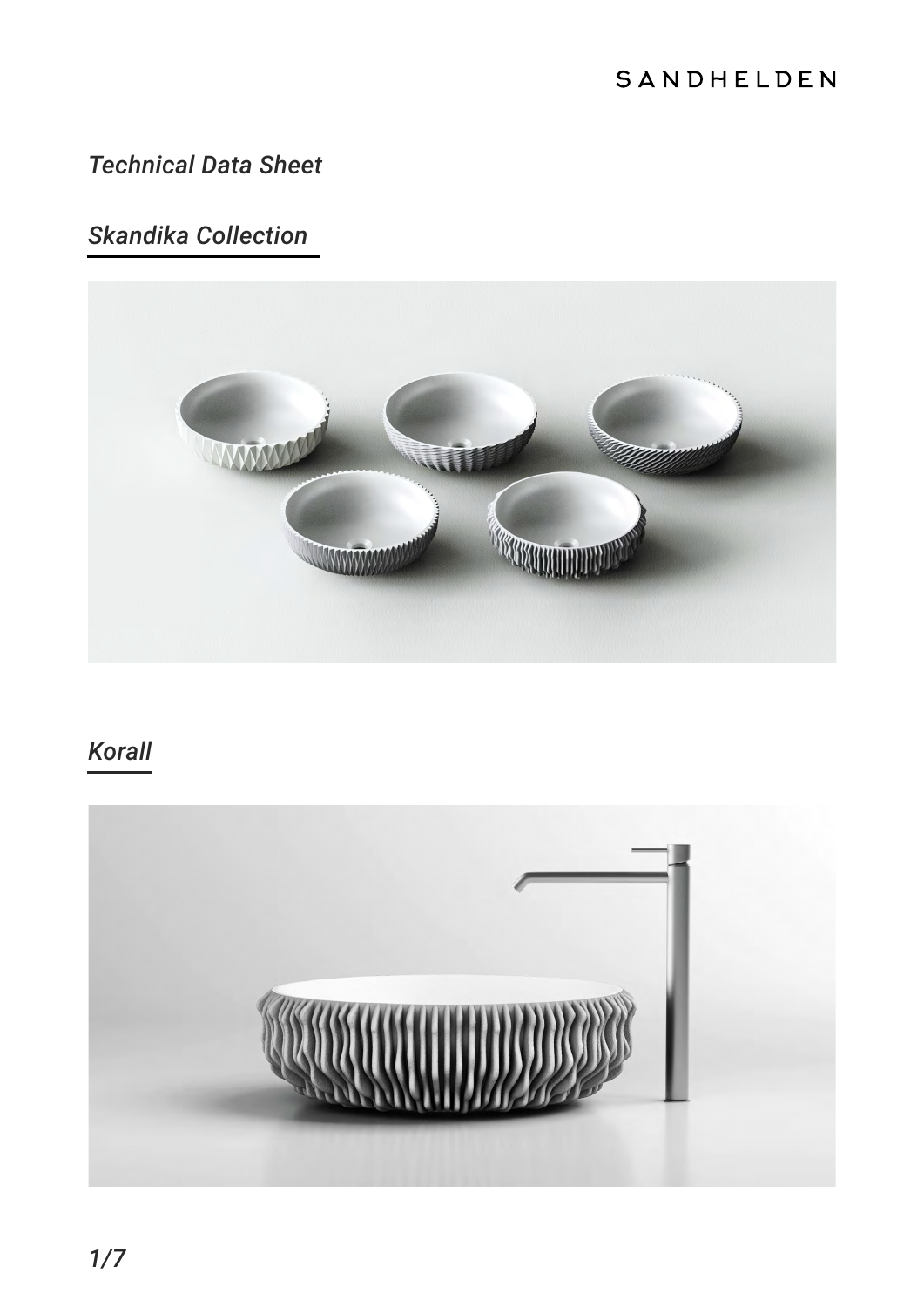## SANDHELDEN

Korall **Korall** The name *Korall* by its very nature represents natural design. Like a small coral reef, the large washbasin bowl made of printed sand radiates its aesthetic charms.

> The organic design language of surrounding and curved lines creates an extremely filigree impression, which follows the natural model and sets impressively significant accents in every bathroom.



|  |  |  | above: 430 x 430 x 130 mm (round), glacier white |  |
|--|--|--|--------------------------------------------------|--|
|  |  |  |                                                  |  |

| Material       | quartz sand                                                                                                                                      |
|----------------|--------------------------------------------------------------------------------------------------------------------------------------------------|
| Finish         | matt                                                                                                                                             |
| Standard sizes | 300 x 300 x 130 mm (round)<br>350 x 350 x 130 mm (round)<br>430 x 430 x 130 mm (round)<br>400 x 300 x 130 mm (oval)<br>600 x 400 x 130 mm (oval) |

### *Standard colours*





Dark Lava (patinated)







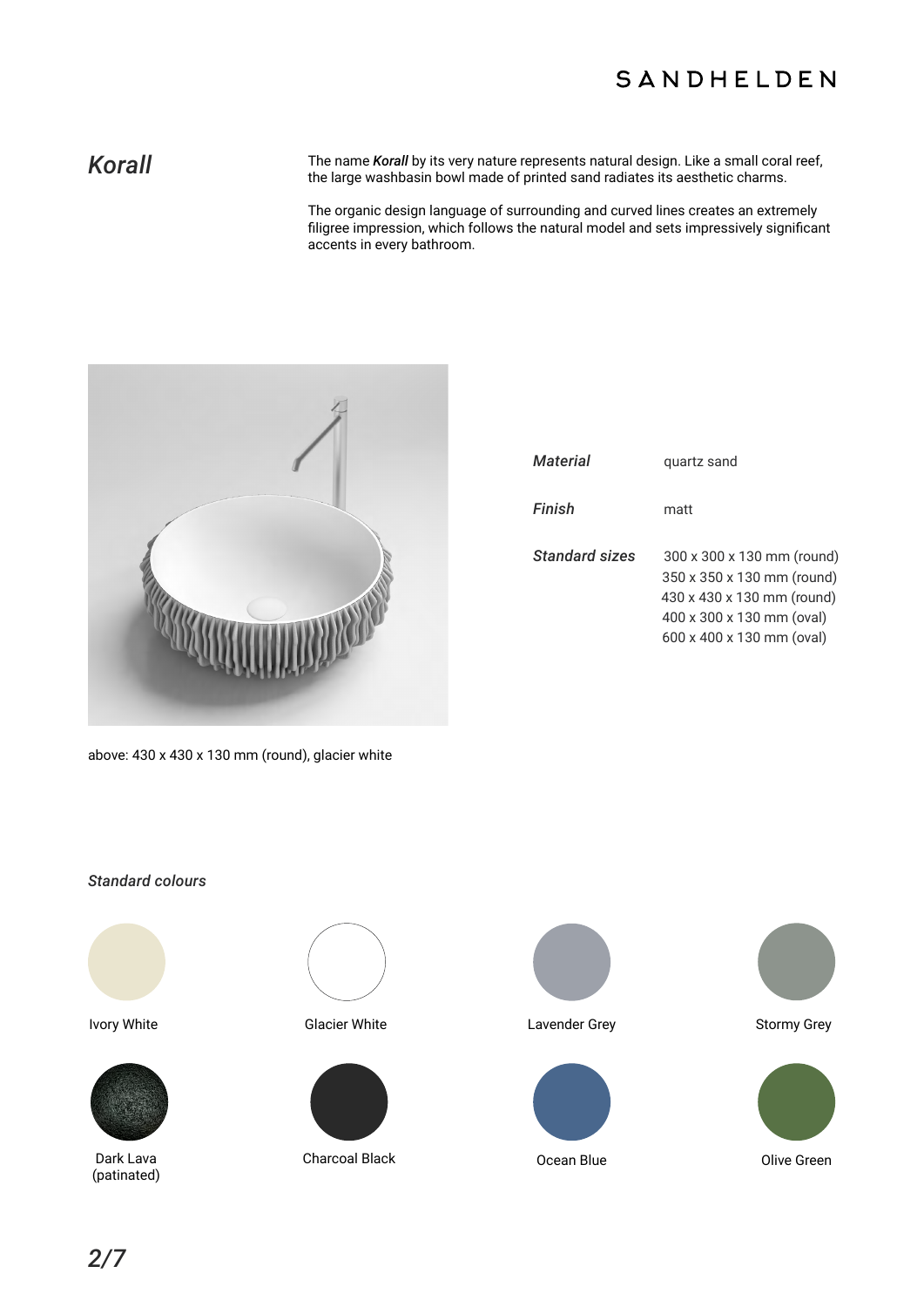# 300 x 300 x 130 mm

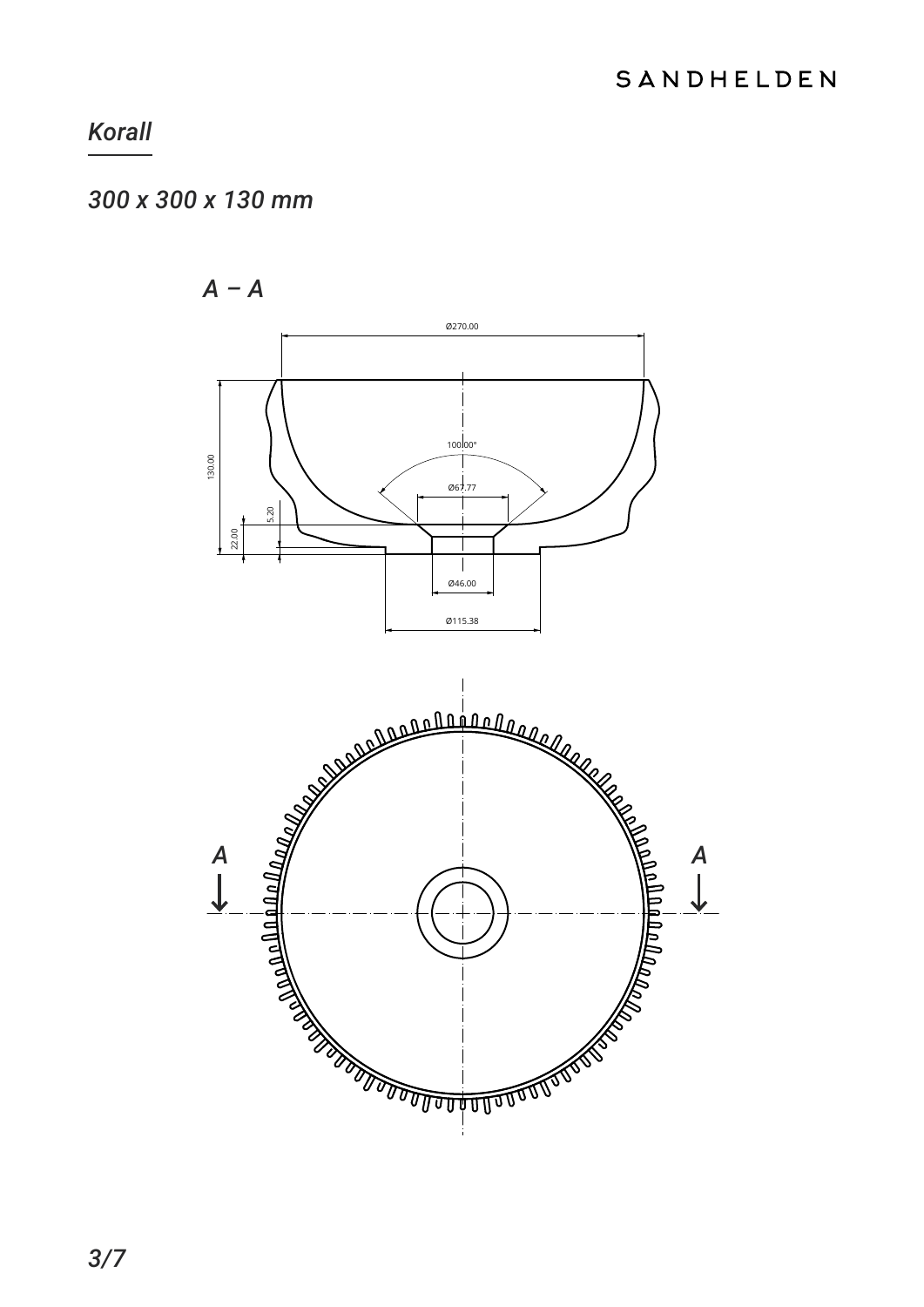# 350 x 350 x 130 mm

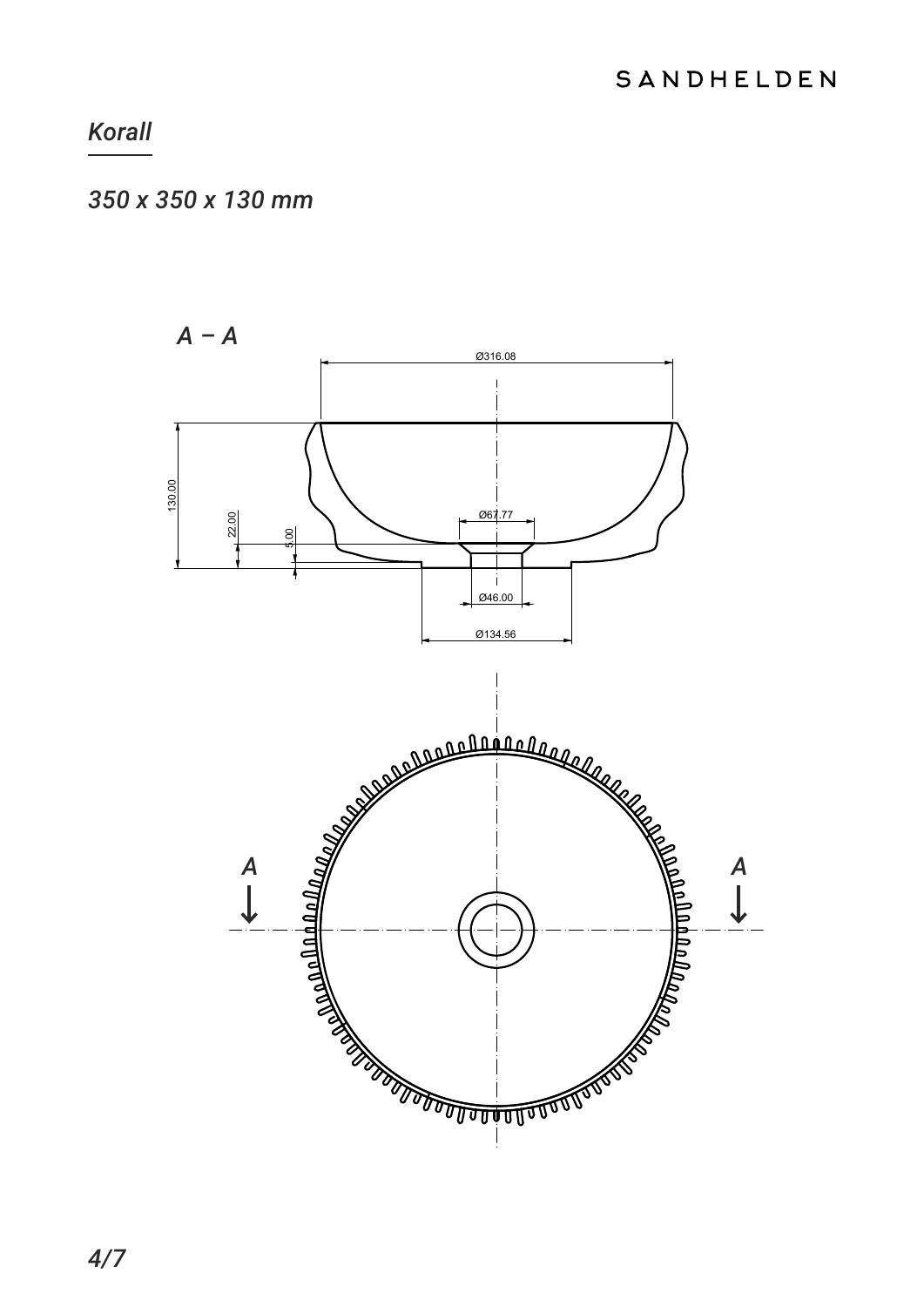# 430 x 430 x 130 mm

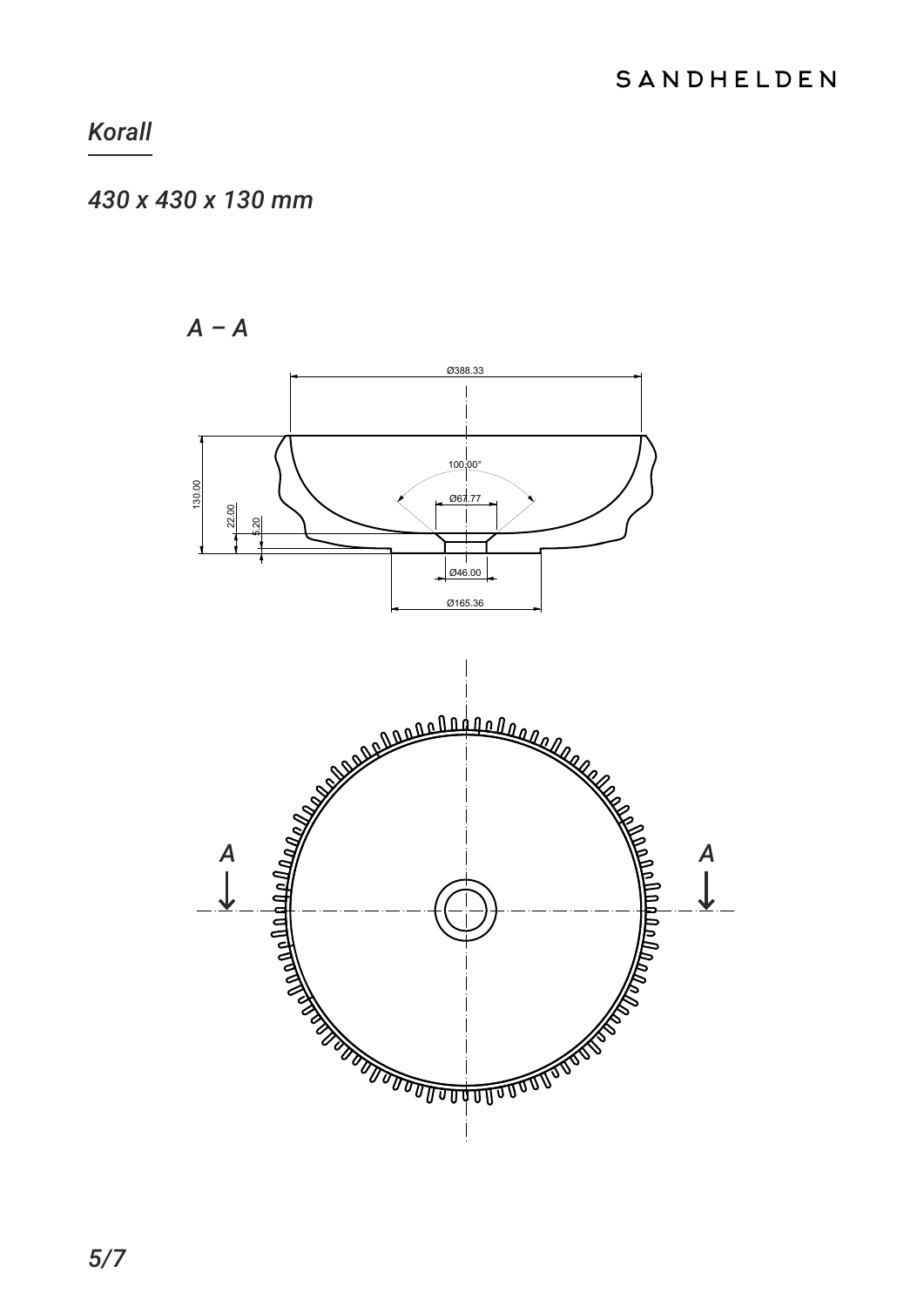### 400 x 300 x 130 mm